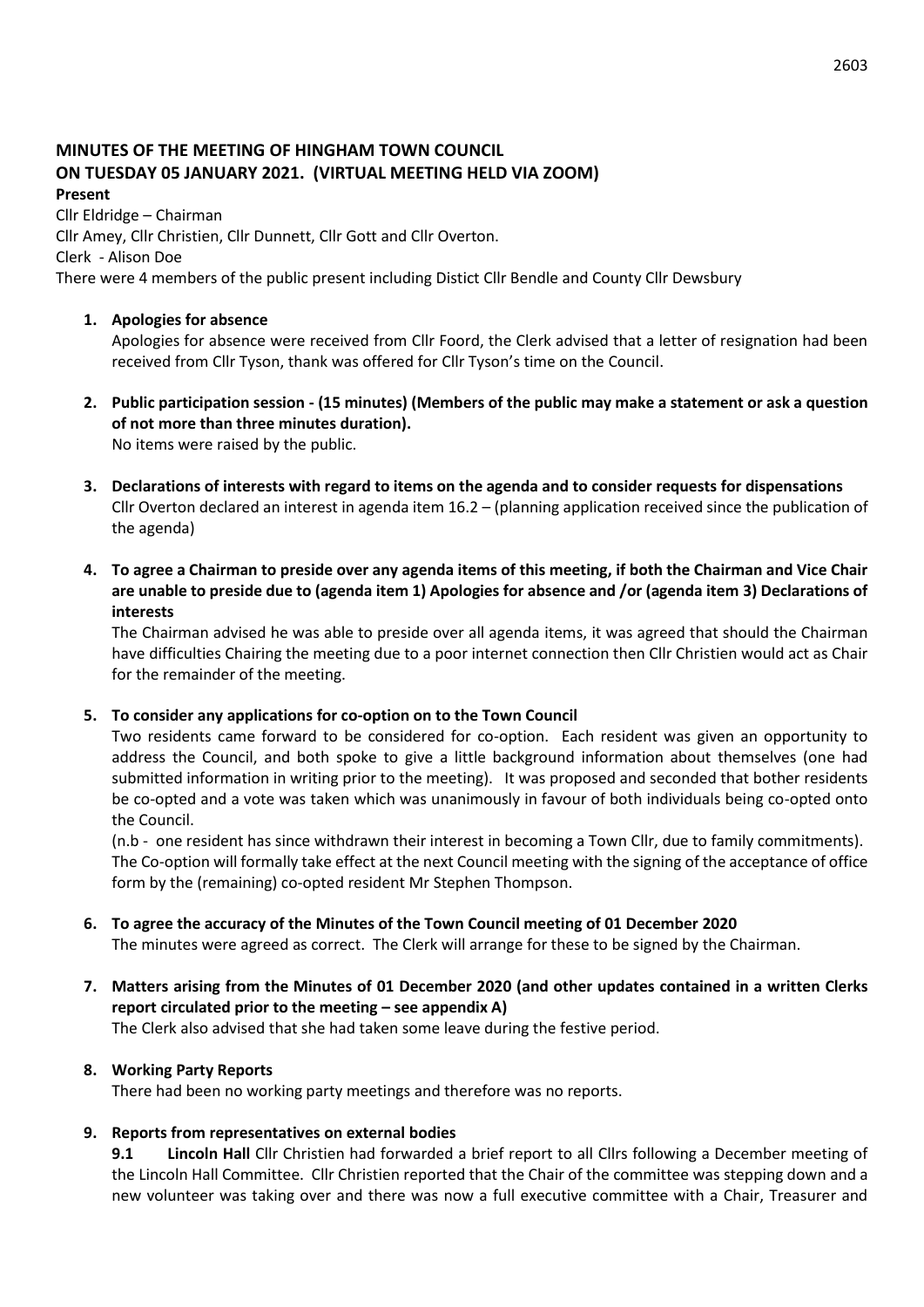Secretary. The recent building survey showed previous end wall repairs have worked although some minor mortar is needed. The Committee had agreed to replace the stage curtain and back curtain soon, and pending the quote for the above mortar work, will be followed by all the internal curtains being replaced with a neutral colour. Covid grants have been received the committee are also looking at developing a reserves policy for future financial planning.

The Youth Cafe will need to find a new home as a regular Friday night booking has been taken and represents better income security for the hall. There are still issues with the uneven surface of the car park. The provision of internet access is making progress with the line to the hall is being tested.

### **9.2 Hingham Emergency Packages**

The Scheme is currently helping 6 families and are hoping to be able to refer some on to the professionals from the relevant authorities. There were lots of presents donated to the scheme from the school and the families in receipt of these were very grateful. Excess gifts were donated to a local charity. Concerns were raised regarding the new lockdown restrictions and challenges this brings with shopping and volunteer safety, the volunteers will make use of click and collect services when possible.

### **10. General Correspondence (information/circulars etc)**

#### **10.1 Covid Winter Support Scheme**

**10.2 Norfolk Community Foundation - new pilot for food boxes**

### **10.3 Boots - 4 Market Place, Hingham - Bin storage**

The Clerk advised that she had responded to Boots, and raised concerns regarding the placement of a bin to the side of the property, with regard to the conservation area (Boots had been advised to contact South Norfolk Council) and the previous instances of rubbish being left and not secured sufficiently, which resulted in rubbish from the store , including empty pill blister packs being blown over the Market Place. Nothing further has been heard from Boots regarding this matter.

# **10.4 NorfolkALC Wellbeing - Vaccination Centre Update** Concerns were raised regarding the accessibility to the "local" centres, the Community Car Scheme were busy helping customers attend their vaccine appointments, The Clerk will contact the scheme to see if they need assistance recruiting volunteer drivers.

- **10.5 Norfolk County Council - Council services make changes for Tier 4 restrictions** (it was noted that this information was now out of date)
- **10.5 Norfolk Police - PCC Budget Consultation**
- **10.6 Norfolk ALC Bulletin - 4 January 2021**
- **11. Correspondence (not for public inspection) as addressed directly to Hingham Town Council (from residents etc.)**
	- **11.1 a) Hingham Road Safety Campaign Team response to the draft minutes of 3rd November meeting of Hingham Town Council**

# **b) Further correspondence from the HRSC regarding the Town Council report in the Parish Magazine**

Concerns were raised that current Covid "Lockdown" is not the right time to be trying to progress discussions with the HRSC groups via email, and that the campaign group should be invited to attend a Council meeting when meetings are able to be held in person again. It was also noted that there was a danger of committing time to challenging National and County policy regarding traffic calming. The Council acknowledges the value of an anti speeding campaign, it was reiterated that the Council do not agree with the conclusions and recommendations put forward in the campaign report.

It was agreed that future discussions should be within a public face to face meeting.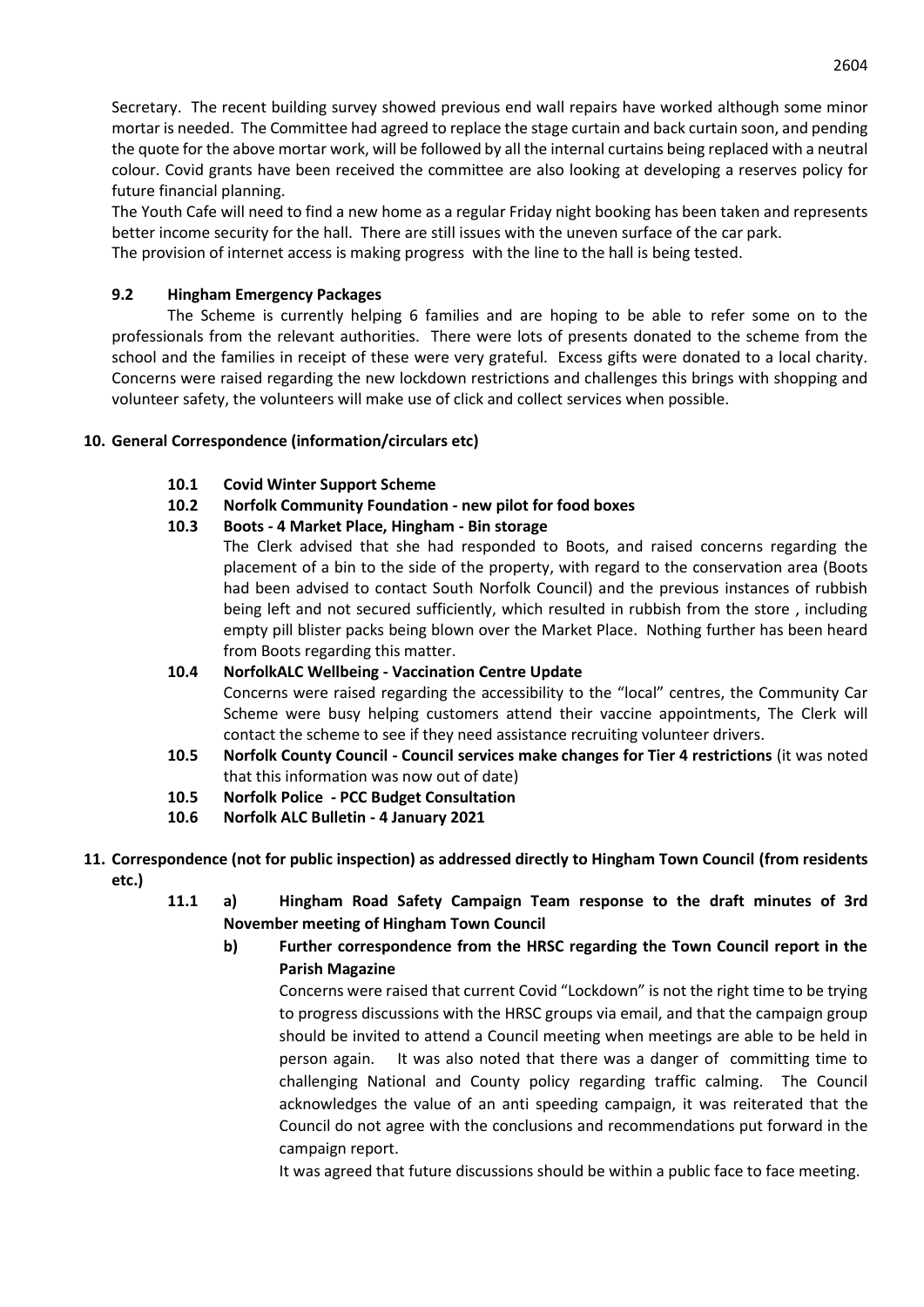### **11.2 Parking issues – Fairland**

The residents have been advised to keep reporting instances of obstruction of the highway to the police and to Norfolk County Council, with if possible photographic evidence.

### **12. To discuss and agree any required responses/actions in relation to any item(s) of correspondence**

Regarding agenda item 11.1 a) and b) , the Clerk to write to the Hingham Road Safety Campaign group to invite them to attend a meeting, when meetings can again be held face to face, therefore allowing better access for the public to attend.

Cllr Christien took over the Chair at this point due to Cllr Eldridge's poor internet connection to the meeting

#### **13. District Councillor's report**

District Cllr Bendle advised that the vaccinations being given at Cringleford were the ones that require to be stored at very cold temperatures and advised that the vaccination programme would become more local with the roll out of the other vaccines.

It was reported that there is a food box scheme available and the Community Connectors and Covid support staff are available to help residents. There is money available for business support grants and South Norfolk Council are looking at how best to distribute this with the money available for discretionary funding. The recent flooding meant that many staff worked through Christmas and some residents needed to be re-homed. It had been decided to close the emergency housing at Coltishall as this was for single people (single people are not coming forward for emergency housing), instead the focus will be on finding emergency housing for families. It was queried what was happening with the still vacant adult specialist accommodation on Hardingham Rd, Cllr Bendle advised this was something to query with Norfolk County Council.

Cllr Bendle offered her thanks to the crew at Hingham Fire Station for assisting with the flood relief efforts.

#### **14. County Councillor's report**

County Cllr Dewsbury advised that the fire service were very busy due to the flooding as many areas of Norfolk were effected. It was reported that although click and collect had been planned for the larger libraries, all libraries are currently closed.

Norfolk County Council hopes to be carbon neutral by 2030 and are undertaking a largescale tree planting programme to help to reach this goal, 11,000 streetlights are also being changed to LED.

With regard to the adult specialist housing on Hardingham Road, it was noted that the housing complex was not "adopted" by NCC after its completion and therefore belongs to a private company.

#### **15. Planning Decisions**

- 15.1 2020/2297- Discharge condition 3 of listed building consent 2020/1677 Door details 3 Hardingham Street Hingham NR9 4JB - Approved
- 15.2 2020/2133 Discharge of conditions 3 from 2020/1584 Doors, windows and timber cladding. Pearces Farm Seamere Road Hingham Norfolk NR9 4LP - Approved
- 15.3 2020/2120 Single storey side extension, including alterations to rear 'lean-to' roof to flat roof Mistletoe Cottage 4 Pitts Square Hingham NR9 4LD – Approval with conditions
- 15.4 2020/2134 Discharge of condition 3 from 2020/1585 Doors, windows and timber cladding. Pearces Farm Seamere Road Hingham Norfolk NR9 4LP - Approved
- 15.5 2020/2029 Proposed two storey side extension, single storey rear extension and internal alterations. 23 Hall Moor Road Hingham Norfolk NR9 4LB – Approval with conditions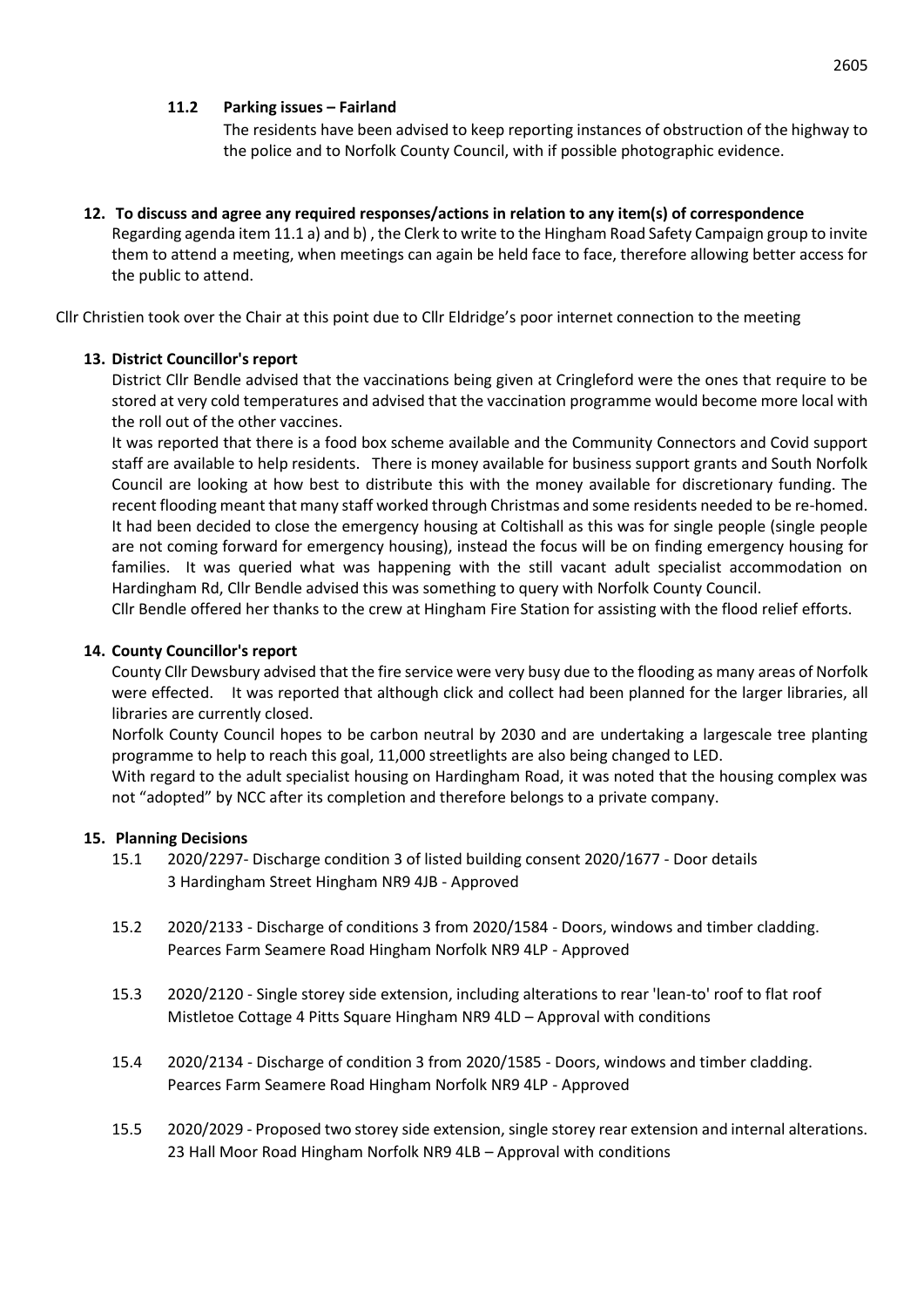- 15.6 2020/1948 Notification for Prior Approval for a proposed change of use and associated building works of an agricultural building to a dwellinghouse (QA and QB) Agricultural Building On Land North Of Seamere Road Hingham Norfolk - Approved
- 15.7 2020/1921 Part rebuild and extend boundary wall, new front gate, replacement front door and Internal alterations including new coving (part retrospective), new wood panelling and doors. 8 The Fairland Hingham NR9 4HN – Approval with conditions
- 15.8 2020/1923 & 2020/1922- Proposed extension to existing garage 18 Bond Street Hingham Norfolk NR9 4HA – Approval with conditions

## **16. Planning Applications (as notified by SNC for consultation)**

Received since publishing the agenda

**16.1 2020/2439 - Location: Land Adjacent To Greenacres House Watton Road Hingham Norfolk Proposal: Demolition of barn and erection of detached house, garage and tractor shed. Formation of new access onto Watton Road (B1108). Application Type: Full Planning Permission**

The Council agreed to recommend that the application be approved.

- **16.2 2020/2454 - Location: 15 Market Place Hingham NR9 4AF Proposal: Conversion and extension of warehouse and replacement of workshop/store to form dwelling. Application Type: Full Planning Permission** The Council agreed to recommend that the application be approved.
- **17.** *(other planning applications where the Town Council is not a consultee for information only)* 
	- *17.1 2020/2353- Non material amendment to 2020/1691 - amendment to the internal layout to include a external door and reduction in size of the immediate window adjacent on south facing elevation Open for comment icon - AC Bacon Engineering 61 Norwich Road Hingham Norfolk NR9 4LS*
	- *17.2 2020/2297- Discharge condition 3 of listed building consent 2020/1677 - Door details 3 Hardingham Street Hingham NR9 4JB*

### **(ITEM 18 – 23 FINANCE)**

**18. Proposal to pay Norfolk Citizens Advice a donation of £600 as per the 2020/21 budget allocation (as noted by the Council in December 2019)** 

It was agreed to pay the £600 donation to Norfolk Citizens Advice, especially in light of the Covid-19 pandemic.

#### **19. To approve Accounts for Payment (as below and any additional invoices received)**

The Clerk advised that since the publication of the agenda there was one more invoice, from Euroffice for toilet supplies. The accounts for payment were agreed as below.

|         | ACCOUNTS FOR PAYMENT 05 JAN 2021 |                        |                          |         |  |
|---------|----------------------------------|------------------------|--------------------------|---------|--|
| cheque  | <b>TOTAL</b>                     | <b>PAYEE</b>           | <b>DETAILS</b>           |         |  |
| 104129  | £1,064.91                        | staff                  | <b>WAGES</b>             |         |  |
| 104130  | £962.46                          | staff                  | <b>WAGES</b>             |         |  |
| D/DEBIT | £80.82                           | <b>NEST</b>            | <b>PENSION</b>           |         |  |
| 104131  | £1,181.76                        | <b>HMRC</b>            | TAX/NI                   |         |  |
| 104132  | £240.00                          | <b>COZENS (UK) LTD</b> | STREET LIGHT MAINTENANCE | £40.00  |  |
| 104133  | £666.12                          | E-ON                   | STREET LIGHT ENERGY      | £111.02 |  |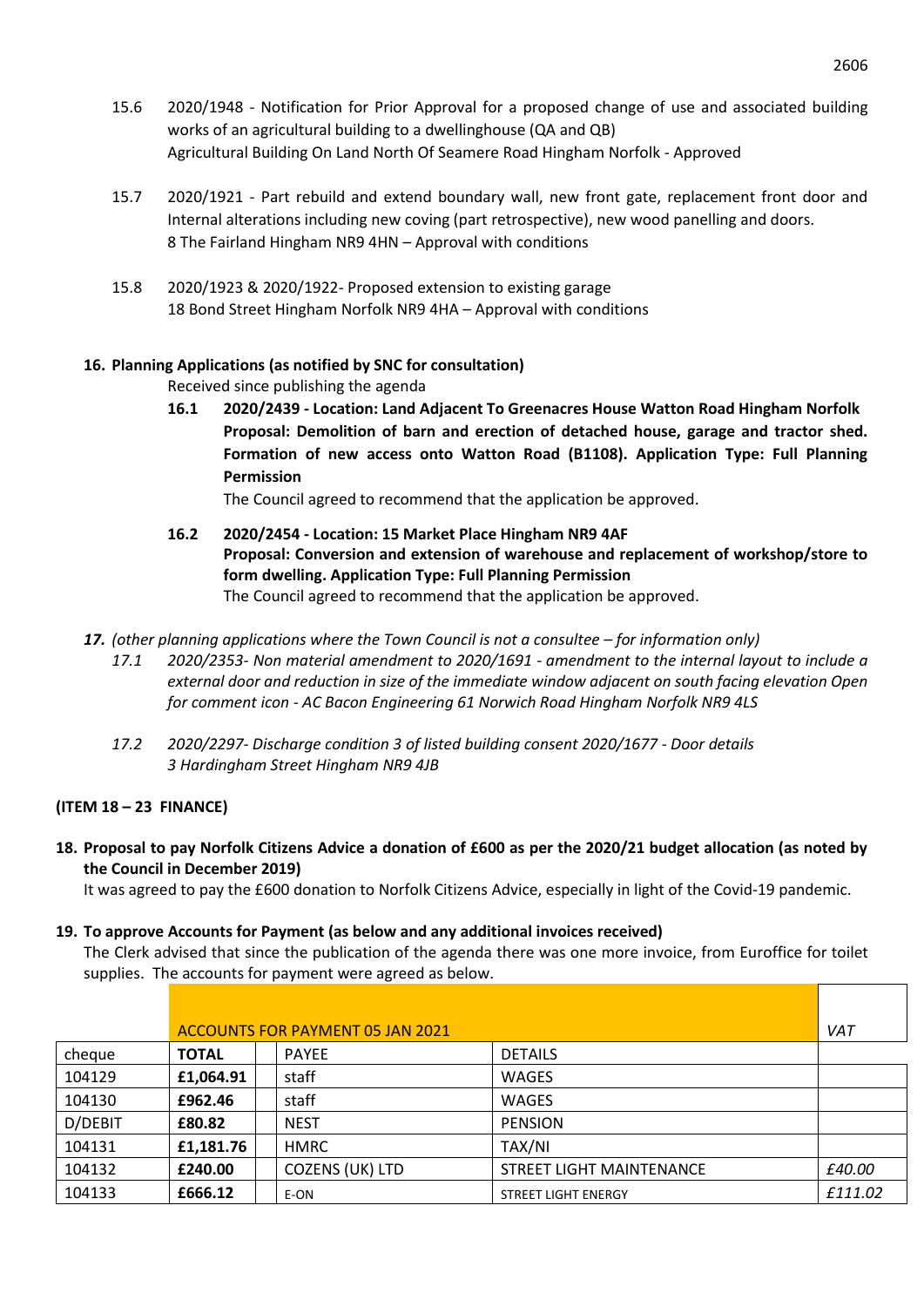| 104134   | £20.21    | ANGLIAN WATER BUSINESS   | <b>FAIRLAND STANDPIPE</b>          |         |
|----------|-----------|--------------------------|------------------------------------|---------|
| 104135   | £11.85    | ANGLIAN WATER BUSINESS   | <b>CEMETERY</b>                    |         |
| 104136   | £171.99   | ANGLIAN WATER BUSINESS   | <b>TOILETS</b>                     |         |
| 104137   | £166.00   | <b>SLCC</b>              | <b>MEMBERSHIP</b>                  |         |
| 104138   | £3,026.65 | <b>TTSR LTD</b>          | <b>GRASS CUTTING CONTRACT</b>      | £504.45 |
| 104139   | £462.00   | RAVENCROFT TREE SERVICES | <b>TREE SURVEY</b>                 | £77.00  |
| 104140   | £100.04   | J.S                      | <b>CLEANING HOLIDAY COVER</b>      |         |
| 104141   | £116.96   | <b>EDF ENGERGY</b>       | <b>TOILETS</b>                     | £5.57   |
| 104142   | £812.40   | UK POWER NETWORK         | RECONNECTION OF REPLACEMENT COLUMN | £135.40 |
| (104143) | £600.00   | NORFOLK CITIZENS ADVICE  | <b>DONATION</b>                    |         |
| 104144   | £76.42    | <b>EUROFFICE</b>         | <b>TOILET PAPER/SOAP</b>           | £12.74  |
|          | £9,760.59 | <b>TOTAL</b>             | <b>TOTAL VAT</b>                   | £886.18 |

#### **20. To discuss if a Zoom subscription is required and agree action and associated budget requirement (if Zoom subscription is to be purchased)**

The Clerks advised that other Clerks she had been in contact with had not noticed a difference in the quality of meetings between the paid and free version, but those that had chosen the paid for version of Zoom had done so to prevent the need for relogging into a meeting after each 40 minutes. The Clerk also advised that Clerks were paying for the subscription themselves and reclaiming the cost back from their Council.

It was decided that using Teams, which is free and not time limited should be explored and a "practice" Teams meeting be held between Clerk and Cllrs.

#### **21. Proposal to increase the budget figure for grants to allow for greater support (where permitted) of voluntary organisations providing a service/benefit to Hingham residents.**

The figure in the budget for general grants and donations is £2000, and there was support for increasing this figure. The Clerk explained that increasing the budget for grants would impact on the precept needed to cover the expected expenditure budget (the precept would need to be increased). Cllr Christien advised that she was aware that the Youth Café were likely to apply for a grant to fund a years running costs, which would be in the region of £5000, the Youth Café however currently don't have a functioning committee and need to secure a new premises to meet. The Clerk explained that the Council would still be able to consider grant applications for greater amounts (as they have done in the past) and could agree at the time to use reserve funds to award a grant. It was agreed to retain the £2000 general grants and donations budget so as to avoid the necessity of increasing the precept.

#### **22. To discuss and agree the budget for 2021/2022.**

The Clerk advised that she had not made any changes to the draft budget that was presented to and discussed by the Council in the previous meeting. It was agreed to set the budget as presented. (See Appendix B)

#### **23. To discuss and agree the parish precept for 2021/22**

The Clerk had prepared a spreadsheet showing various options for a precept figure and how this would compare as increase/ decrease for the annual amount paid by for a band D property via the Council Tax (compared to 2020/21). The Clerk advised that the precept figure for 2020/21 (the current financial year) was £77,000. With the budget figures presented, a precept of the same amount would be adequate to cover the expected expenditure. The Clerk explained that as the tax base figure had changed, a precept of £77,000 would result in a small annual increase on a band D property of £0.26. It was agreed to request a precept of £77,000

#### **24. To receive and discuss the information from Norfolk County Council regarding Hingham Library**

Following the Freedom of Information request to Norfolk County Council regarding justification for the continued closure of Hingham Library since the end of the first Covid-19 lockdown, various correspondence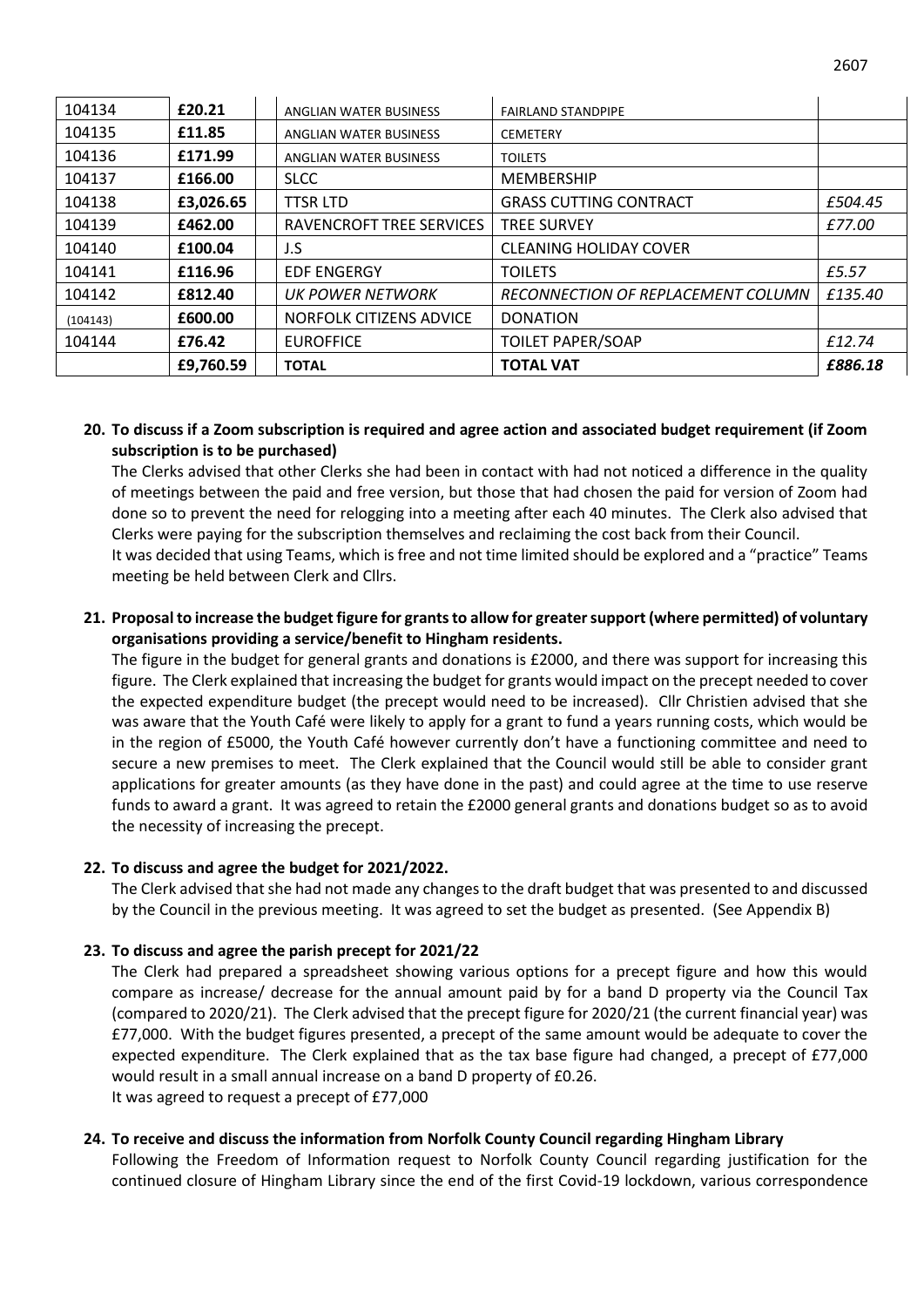and a risk assessment had been received. Concerns were raised that the risk assessment document was not adequate to explain why various measure could not have been put in place to allow the Library to open. The Clerk explained that all Libraries were now closed due to the new lockdown, however there had been plans to open Hingham Library as a click and collect service only, with customers not being permitted to enter the library. This was noted as being a worse service provision than had been provided by the mobile library van which had in the interim been visiting the town once a week, and it was again queried how this was justifiable on the basis of the library being "too small", being that it is larger than a mobile library van. It is not known what status Hingham Library will have when the current lock down is ended.

The meeting ended at 9pm

Signed ……………………………………………………………………. Chairman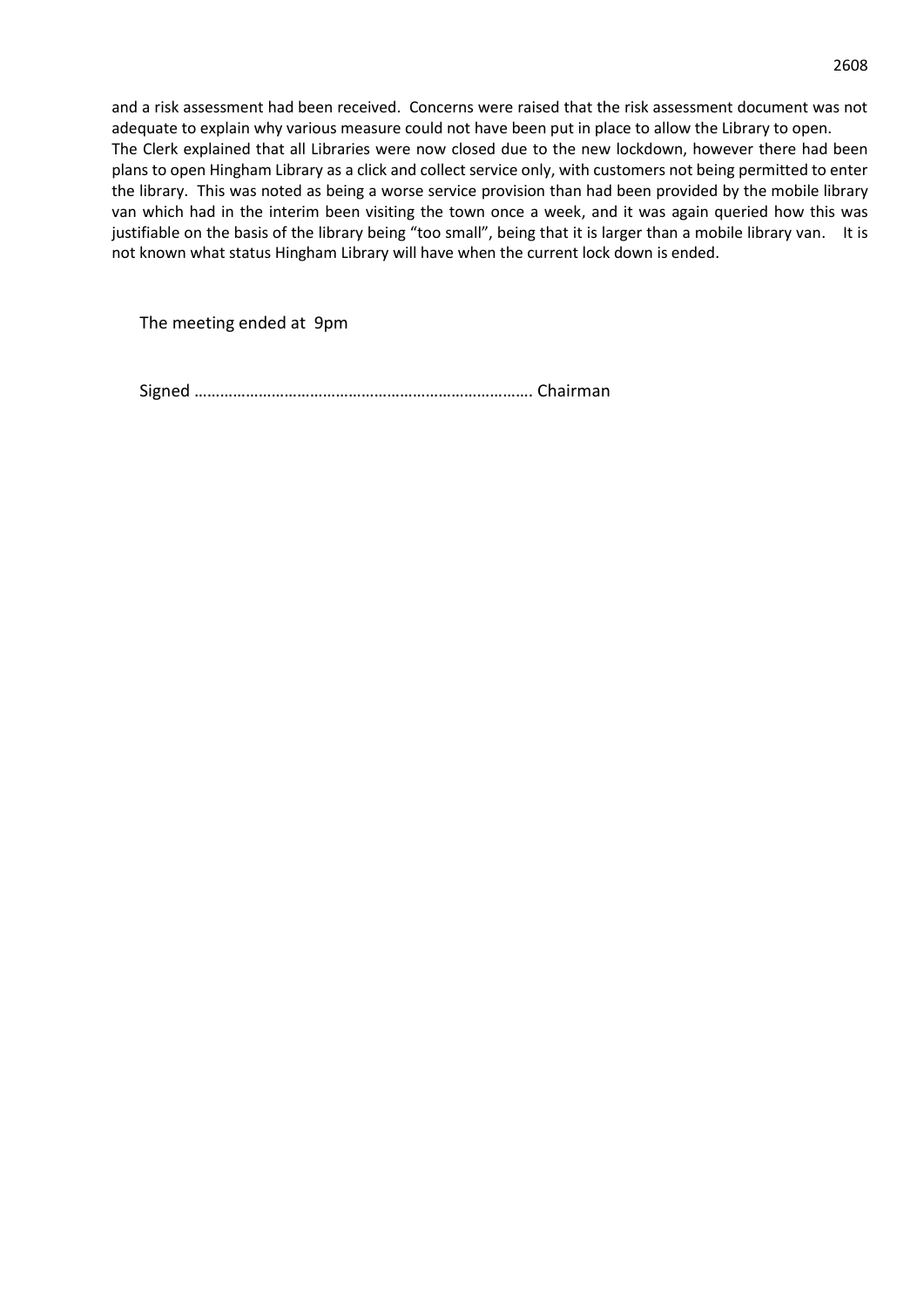# **Appendix A**

#### **MIN Update**

#### **21 Advertisement for internal auditor went in the parish magazine, the previous auditor will be asked if she can provide a quotation**

# **Other Updates**

Trees for planting (Fairland and Market Place permanent Christmas Trees) will be sourced in the new year

Notice boards for the toilets to be purchased

Christmas Tree to be removed (scheduled 06 Jan 2021)

Notice Boards - both wooden notice boards are now becoming difficult to open and lock – they become damp and condensated.

The clerk advises considering the purchase of a new purpose built free standing notice board if there is a suitable location in the Market Place - a new notice board for the Fairland is also recommended

Tree survey has undertaken the Clerk met the Arboriculturist to discuss any concerns, the report has been received and will be added to a future agenda

Work to reduce the small leaved lime in the churchyard rescheduled for January

New bank mandate forms have been sent to the mandate team - more signature confirmations have been requested by the bank – (one new signature still required)

Market Place Payphone – A payphone has been installed the kiosk door has been repaired. BT have been asked to refurbish the kiosk – however there has been no response to this

Church Clock – the Clerk has been in touch with Peter Trett and both are reluctant to use the same company that installed the current rewind mechanism. Advise is being sought from the clock repairer who last attended the clock.

Another company has been in touch regarding the clock and will be asked to provide advice/quotation.

Skatepark repairs – quotation to be requested for the replacement rivets, quotation for maintenance contract received and needs to be discussed the cost is being included in the draft budget. Joins in the tarmac to be filled .

# **Outstanding Issues**

Financial checking/scrutiny to be undertaken. Chairman and Clerk

Working Party for the feasibility into a neighbourhood plan to be set up when more Councillor Vacancies are filled

Parking "options" to be investigated and report to be written for a future meeting

Installation of cycle racks to be arranged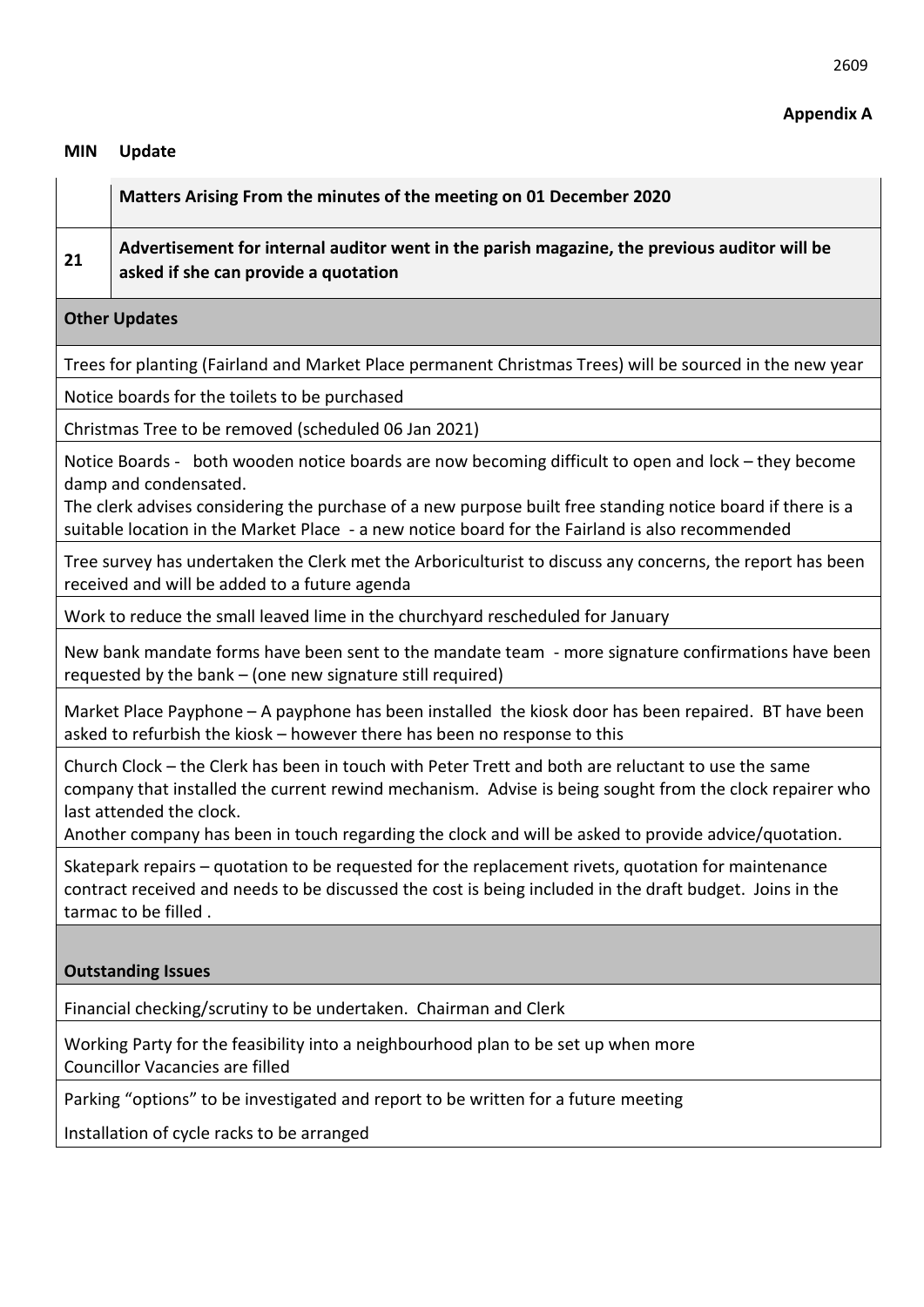Street Lighting – the contractor has been asked to undertake the renumbering of the footway lights A condition report is awaited on all of the Council's footway lighting – (priority can then be assessed depending on the condition/safety of the light columns, for obtaining quotations for changing lights to LED)

With regards to possible solutions to replacing the Tally Alley light, the contractor suggested the use of illuminated bollards, ownership of the alleyway needs to be established.

Lockable Bollard for the Fairland – quotations to be obtained and discussed at a future meeting

Communications Policy (including social media - this is being worked upon )– Cllrs are reminded not to comment on public social media pages making reference to themselves as Councillors, in a way that could give inaccurate information or be misleading or misconstrued as the Council having discussed and agreed something, when this is not the case.

Staff/Cllr communication/relationship protocol to be drafted

Cemetery fees discretion policy – The Clerk has been working on this as an overall Cemetery Fees Policy all points relevant to the fee structure including frequency and method of fees reviews This is to be finalised and bought back to a future Town Council meeting with a review of the cemetery fees

Extension of Cemetery Driveway and turning circle – The Clerk has spent some time in the cemetery looking at the area that would be required to extend the driveway  $-$  the area is very extensive  $-$  and the clerk is concerned about the application of such a large area of tarmac – (environmental and cost) There may be other more appropriate solutions – including a shorter tarmac extension followed by "matting" under the grass surface (and possibly a tarmac path for better pedestrian/disability access), and leaving the existing grass as a driveway over the old cemetery area - advice is needed from a funeral director with regard to vehicles used. The use of the driveway (as in frequency) for funerals is minimal – therefore the grass should not become too worn from being driven on - this requires a lot of further thought to ensure the Council have a cost effective but long term solution for the future use of the cemetery .

2 steel liners for the Market Place bins to be ordered – need to re measure the inside of the bin – (liners available at a reasonable price are a slightly different size to the existing ones (by mm's) - Have not yet found liners of the same size -

"Please do not park on the grass" signs to be priced/depending location of installation of bike racks

Commemorative Plaque for the Fairland Bus shelter – To be ordered

Report prepared 04 January 2021 does not include Matters Arising when the item is on the forthcoming meeting's agenda

# **Clerks Report for 05 Jan 2021**

Crime Figures – latest update November 2020 <https://www.police.uk/pu/your-area/norfolk-constabulary/wymondham/?tab=CrimeMap>

Fleeters Hill - violence and sexual offences 1 Mill Corner – criminal damage and arson 1 Muir Drive - Shoplifting 1, Violence and sexual offences 1, anti social behaviour 1 The Dell - Violence and sexual offences 1 Watton Road - Violence and sexual offences 1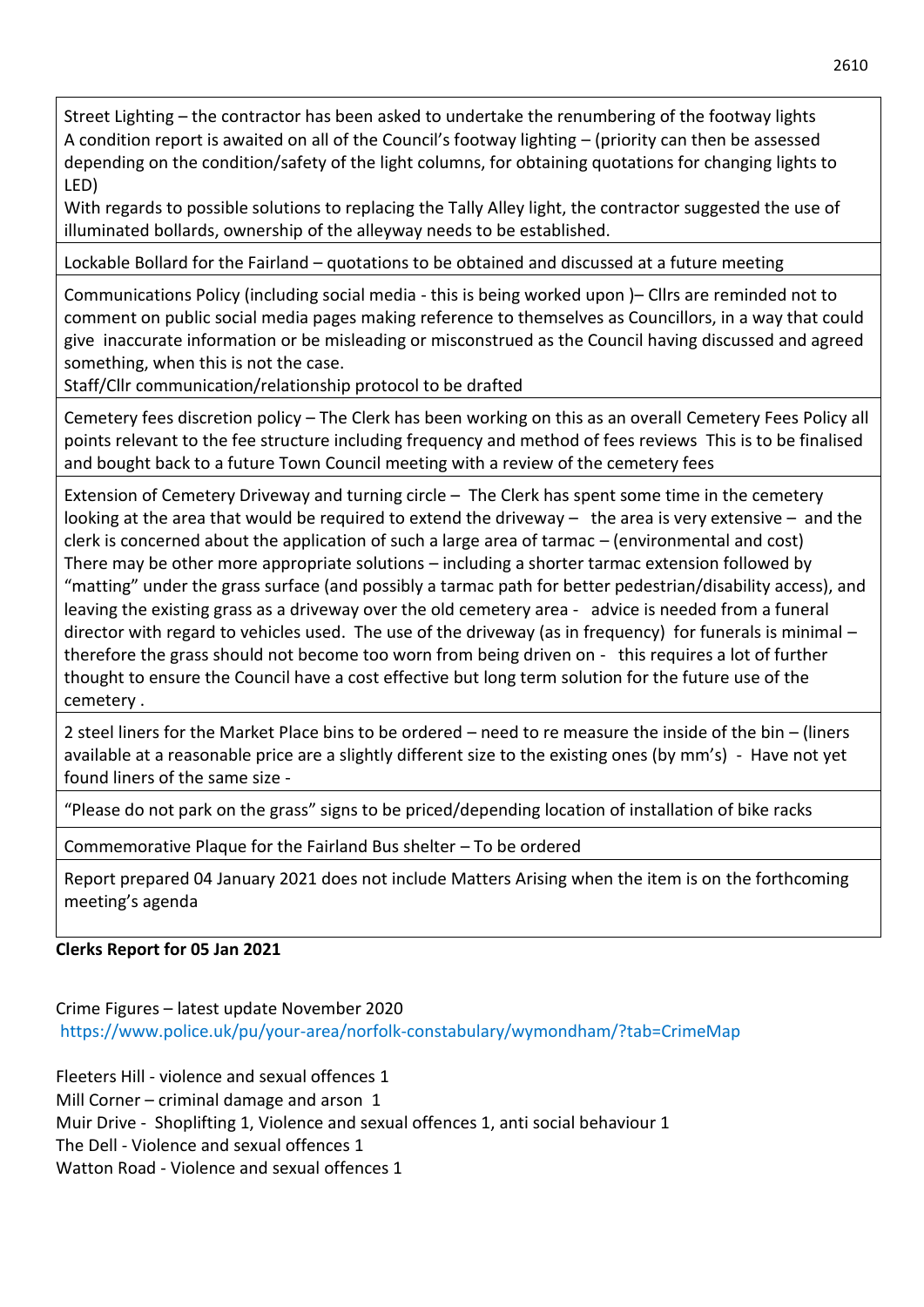| <b>INCOME</b>      |  |                                   |
|--------------------|--|-----------------------------------|
| £77,000.00         |  | Precept                           |
| £100.00            |  | Interest                          |
| £3,000.00          |  | Cemetery charges                  |
| £100.00            |  | <b>HPFA</b> rent                  |
| £3,942.13          |  | Fee from NCC for grasscutting     |
| £30.00             |  | CBF INVESTMENT 132001129S         |
| £84,172.13         |  | <b>TOTAL</b>                      |
| <b>EXPENDITURE</b> |  |                                   |
|                    |  |                                   |
| £5,000.00          |  | Contingency                       |
|                    |  | <b>Footway lighting</b>           |
| £7,000.00          |  | Energy                            |
| £2,700.00          |  | Maintenance                       |
| £1,000.00          |  | Repairs                           |
| £3,000.00          |  | Replacements                      |
|                    |  | Open spaces                       |
| £8,600.00          |  | Handyman salary                   |
| £11,000.00         |  | Grasscutting                      |
| £3,000.00          |  | Trees, ditches                    |
| £200.00            |  | Maintenance/equipment/COVER       |
| £1,000.00          |  | Church Yard repairs/Maintenance   |
| £100.00            |  | Cemetery refurbishment            |
| £1,000.00          |  | Cemetery / memorial repairs       |
| £600.00            |  | Skatepark                         |
| £60.00             |  | Church Lights                     |
| £200.00            |  | signs                             |
|                    |  | <b>Amenities</b>                  |
| £500.00            |  | Church clock repairs, maintenance |
| £2,000.00          |  | <b>Bus shelters</b>               |
| £2,500.00          |  | Community car scheme              |
| £300.00            |  | Christmas tree, lights            |

**£0.00** Town sign